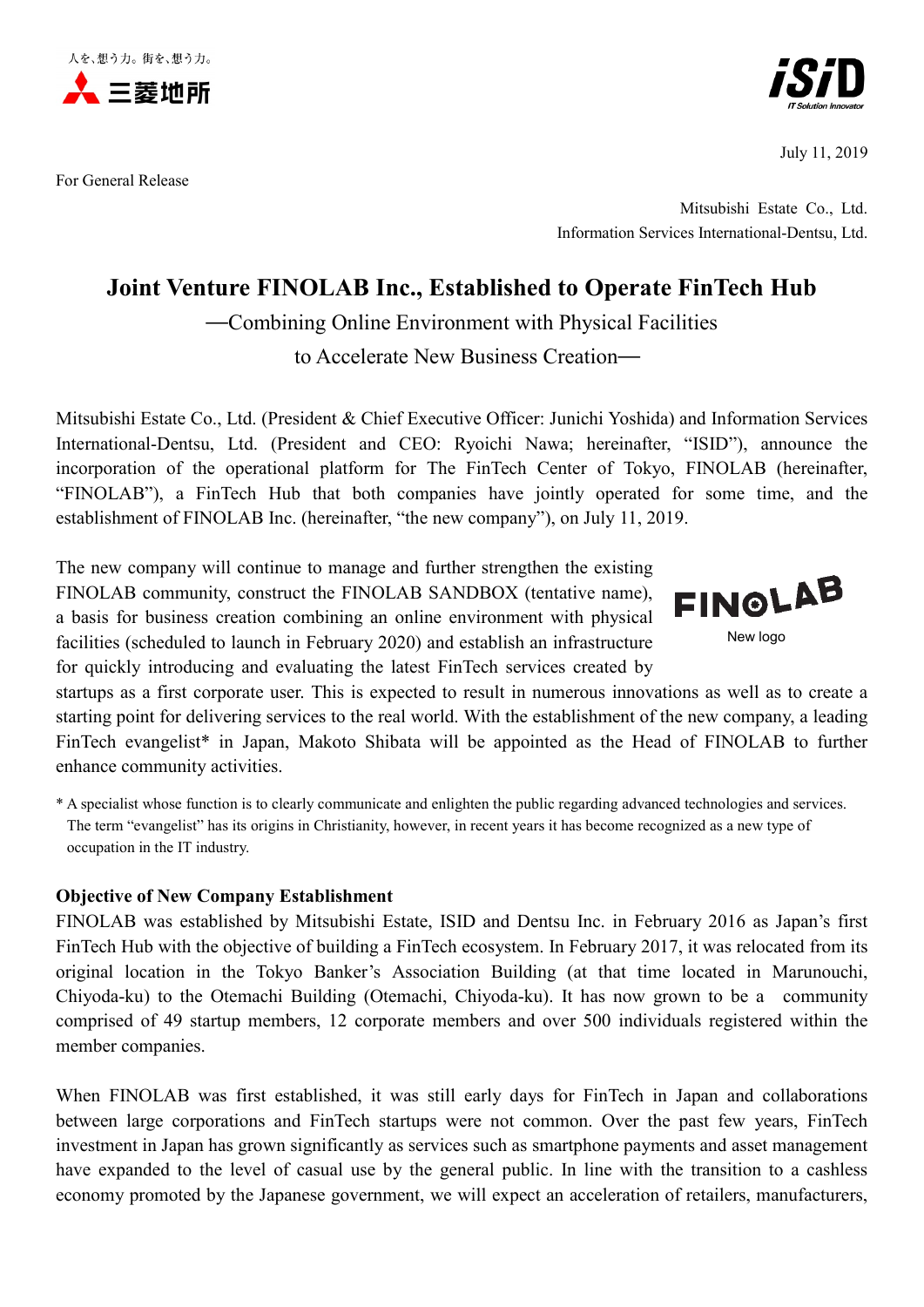telecom carriers and other industries entering more into financial services. While we expect to see further expansion in the FinTech market, we need to admit that Japan is still behind global market trends.

In light of this situation, through the establishment of the new company, Mitsubishi Estate and ISID are determined to further accelerate open innovation focused on FinTech, connecting with various industries and technology areas, establishing a framework that will lead to the rapid creation of new businesse.

#### **About the FINOLAB SANDBOX Concept**

The new company will create the FINOLAB SANDBOX , a new business creation platform that leverages web-based community tools and mobile apps, namely an online version of FINOLAB, through an experimental site that combines the real community and facility environment of the traditional FINOLAB. This test site will be used to establish a platform for the rapid introduction, evaluation and provision of feedback as an initial corpore user with regard to the variety of new services created by the community. By establishing a test site that meets the existing needs of FINOLAB members, the new company will attempt to resolve issues surrounding the social implementation of new services and further accelerate the creation of new businesse.

Based on this concept, the new company will move boldly forward with the creation of new businesses and innovation as it takes up the challenge of creating an environment in which peers can meet to learn about, discover and exalt in business creation.

| Company name    | FINOLAB Inc. (http://www.finolab.co.jp)                                                                                                        |
|-----------------|------------------------------------------------------------------------------------------------------------------------------------------------|
| Established     | July 11, 2019                                                                                                                                  |
| Location        | 1-6-1 Otemachi, Chiyoda-ku, Tokyo                                                                                                              |
| Capital         | $\text{\#}300$ million                                                                                                                         |
| Shareholders    | 51% Mitsubishi Estate; 49% ISID                                                                                                                |
| Representative  | Chie Ito, CEO                                                                                                                                  |
| <b>Business</b> | Support member company (startup and corporate member) FinTech initiatives<br>and promote open innovation to develop Japan's FinTech ecosystem. |

### **Overview of New Company**

# **Overview of FINOLAB Community**

- $\triangleright$  Name: The FinTech Center of Tokyo, FINOLAB
- $\triangleright$  URL: [http://finolab.tokyo](http://finolab.tokyo/)
- Location: Otemachi Building, 4th and 2nd floors, 1-6-1 Otemachi, Chiyoda-ku, Tokyo
- Startup members (49 companies as of July 1, 2019)

Authlete, Inc., AI inside Inc., AI Samurai Inc., AI ZEN JAPAN Co., Inc, MFS Inc., Emerada Co., Ltd., Ostiaries,Inc., Curfex Japan Inc, CAULIS INC., CurrencyPort Limited, CAMPFIRE,Inc., Crowd Cast, Ltd., Crowd Realty, Inc., Sasuke Financial Lab, inc., Shift Financial,Inc., justInCase, Inc.,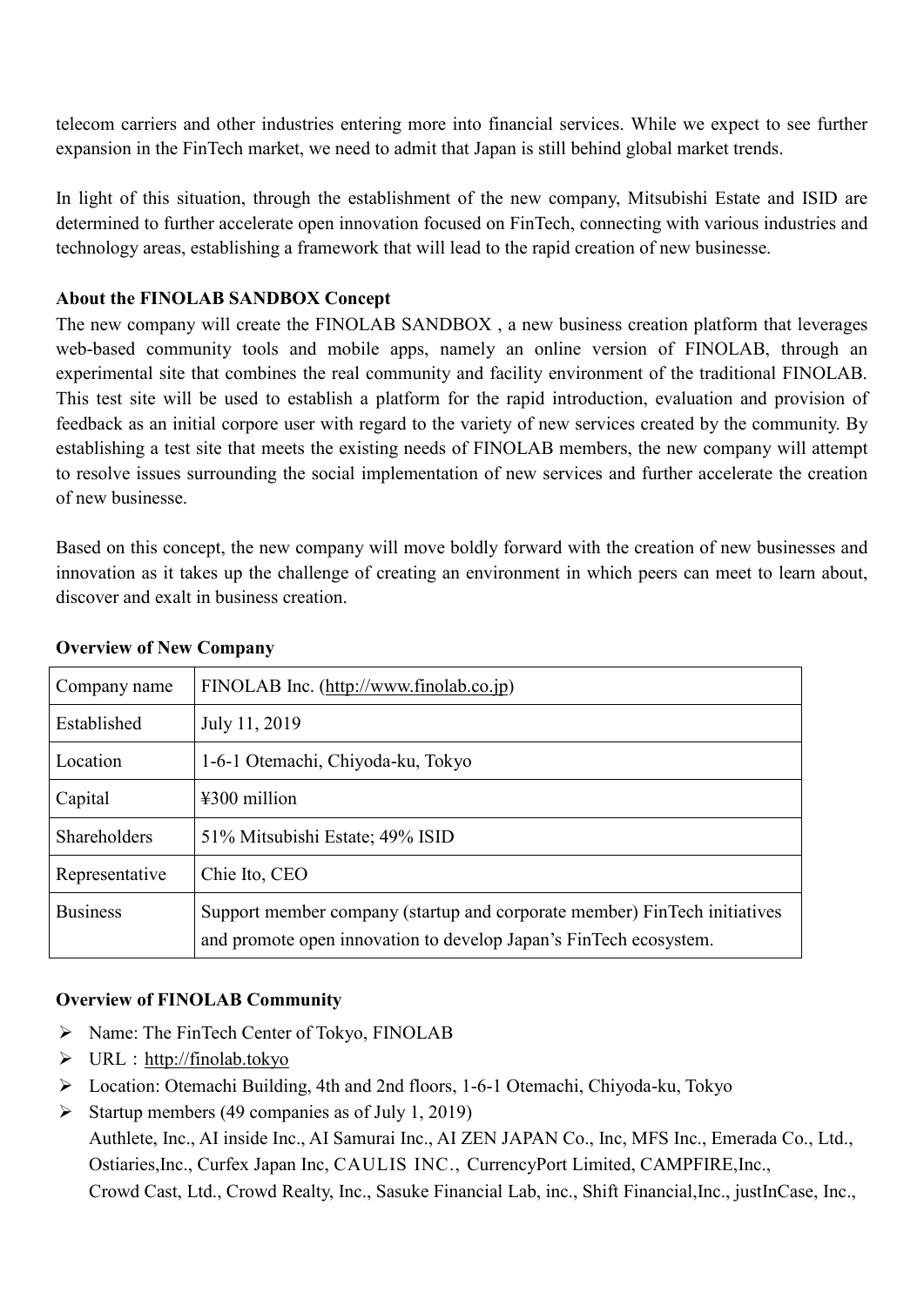justInCase Technologies Inc., Scalar, Inc., Studio Ousia Inc., Snippet Finance Ltd., ThreatMetrix (A LexisNexis® Risk Solutions Company), Chaintope Inc., Tech Bureau Holdings, Corp., TransferWise Japan Co., Ltd.,

Navigator Platform Co., Ltd., Nayuta Inc.., Japan Crowdfunding Council, BANQ Corporation, FOLIO Co., Ltd., Platfield Inc., Playbasis Pte Ltd、Port Holdings Limited, hokan, Inc., MoneySmart Inc., Moneythor Japan Co., Ltd., Moneytree KK., Money Forward, Inc. (MF KESSAI, Inc.), Preparatory Company for New Bank in Mozambique Co., Ltd., Unitedly Co., Ltd., Real World Games, Inc.,

Liquid Inc., Warrantee Inc., ONE Financial Co., LTD., OneMile Partners, Co. Ltd., others

 $\triangleright$  Corporate members (12 companies as of July 1, 2019)

FWD Fuji Life Insurance Company, Limited, KDDI Corporation, Sumitomo Life Insurance Company, Seven Bank, Ltd., Chubu Electric Power Co., Inc., [Tokio Marine & Nichido Life Insurance Co., Ltd.,](http://www.tmn-anshin.co.jp/) [Tokio Marine & Nichido Fire Insurance Co., Ltd.,](http://www.tokiomarine-nichido.co.jp/en/) The Norinchukin Bank, The Higo Bank, Ltd., Fujitsu Limited, Mizuho Financial Group, Inc., MUFG Innovation Partners Co., Ltd.

### **Profile of Makoto Shibata**

Co-founder of General Incorporated Association, FINOVATORS. Formerly a Principal Analyst and Head of Global Innovation Team of Digital Transformation Division at The Bank of Tokyo-Mitsubishi UFJ. Executive Fellow at Japan Digital Design.

He was leading R&D initiatives of MUFG in emerging technology and innovation for over 20 years. Active as a leading evangelist of FinTech in Japan, he also served as a judge panel for various innovation competitions, including EFMA-Accenture Innovation Awards, Future Ideas, and FIBC.

He holds a Bachelor of Economics from University of Tokyo and a Master of Science in Development Economics from University of Oxford, where he recently stayed as an Academic Visitor.

Facility Interior



Entrance Lounge Lounge